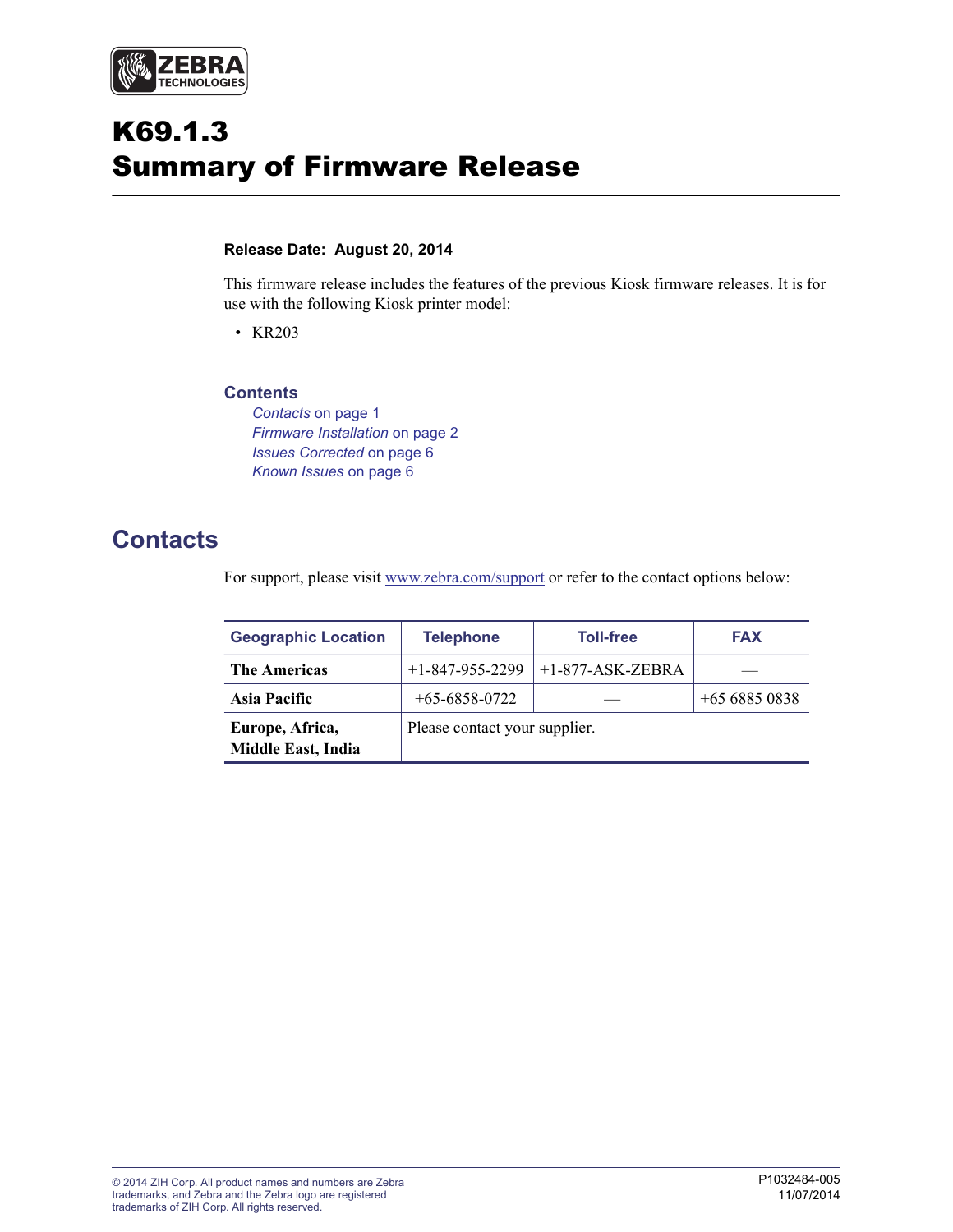# <span id="page-1-0"></span>**Firmware Installation**

The firmware can be installed through the *Kiosk Printer Driver*. If the *Kiosk Printer Driver* is not installed on your computer, follow the steps below **before** you install the firmware.

- **1.** Go to [www.zebra.com/support.](http://www.zebra.com/support)
- **2.** Select your printer from the **Printer Support** list.
- **3.** Click the **Drivers** tab.
- **4.** Click **Download** to download the **Kiosk Printer Driver** to your computer. The **Zebra Kiosk Printer Driver Installer** icon appears on your Desktop.

**Important •** Follow the instructions in the *Kiosk Printer Driver User Guide* to run the installation and pre-install the new drivers.

#### **To retrieve the firmware file from the Zebra website**



**Important •** Before you install the firmware make sure that the *Kiosk Printer Driver* is installed (see above).

- **1.** Go to [www.zebra.com/support](http://www.zebra.com/support).
- **2.** Select the KR203 printer from the **Printer Support** list.
- **3.** Click the **Firmware & Service Packs** tab.

| Home > Support & Downloads           |                 |                                     |                                                                                                                                                                                         |                                                 |                    |                                          | E. Share<br><b>Ed</b> Print        |  |
|--------------------------------------|-----------------|-------------------------------------|-----------------------------------------------------------------------------------------------------------------------------------------------------------------------------------------|-------------------------------------------------|--------------------|------------------------------------------|------------------------------------|--|
| <b>Support &amp; Downloads</b>       |                 |                                     |                                                                                                                                                                                         |                                                 |                    |                                          | <b>SUPPORT FOR THE KR203 KIOSK</b> |  |
| <b>Exercise Services</b>             | <b>PRINTER</b>  |                                     |                                                                                                                                                                                         |                                                 |                    |                                          |                                    |  |
| * Warranty<br>Know the Product Name? |                 |                                     | The affordable, feature-loaded KR203 kiosk printer is a great choice for a<br>number of self-service applications requiring low maintenance and monitoring.<br>Download the CAD Files » |                                                 |                    |                                          |                                    |  |
| <b>Select Printer</b>                |                 |                                     | ONLINE TECH SUPPORT                                                                                                                                                                     |                                                 |                    |                                          |                                    |  |
|                                      |                 |                                     |                                                                                                                                                                                         | <b>Technical Support Links</b>                  |                    |                                          | <b>Related Product Information</b> |  |
|                                      |                 |                                     |                                                                                                                                                                                         | Locate a Zebra Authorized Senrice<br>Provider » |                    | <b>Product Details »</b>                 |                                    |  |
|                                      |                 |                                     | Submit a Repair Order »                                                                                                                                                                 |                                                 |                    | Software »<br><b>Service Contracts »</b> |                                    |  |
|                                      |                 |                                     | Contact Technical Support »                                                                                                                                                             |                                                 |                    |                                          | Register Your Product »            |  |
|                                      |                 |                                     | Check Warranty or Service Agreement<br>Status »                                                                                                                                         |                                                 |                    |                                          | Warranty Information »             |  |
|                                      |                 |                                     |                                                                                                                                                                                         |                                                 |                    |                                          | Extended Warranty Information »    |  |
|                                      | <b>Drivers</b>  | <b>Firmware &amp; Service Packs</b> |                                                                                                                                                                                         | <b>Manuals</b>                                  |                    |                                          |                                    |  |
|                                      | <b>Firmware</b> |                                     |                                                                                                                                                                                         | <b>Release Notes</b>                            | <b>Description</b> |                                          | <b>Download</b>                    |  |
|                                      | K69.1.1         | KE203 Standard Printer Firmware     |                                                                                                                                                                                         | View Release<br>Notes »                         |                    |                                          | Download (112<br>KB) »             |  |
|                                      |                 |                                     |                                                                                                                                                                                         |                                                 |                    |                                          |                                    |  |

**4.** Click **Download** to download the firmware to your computer.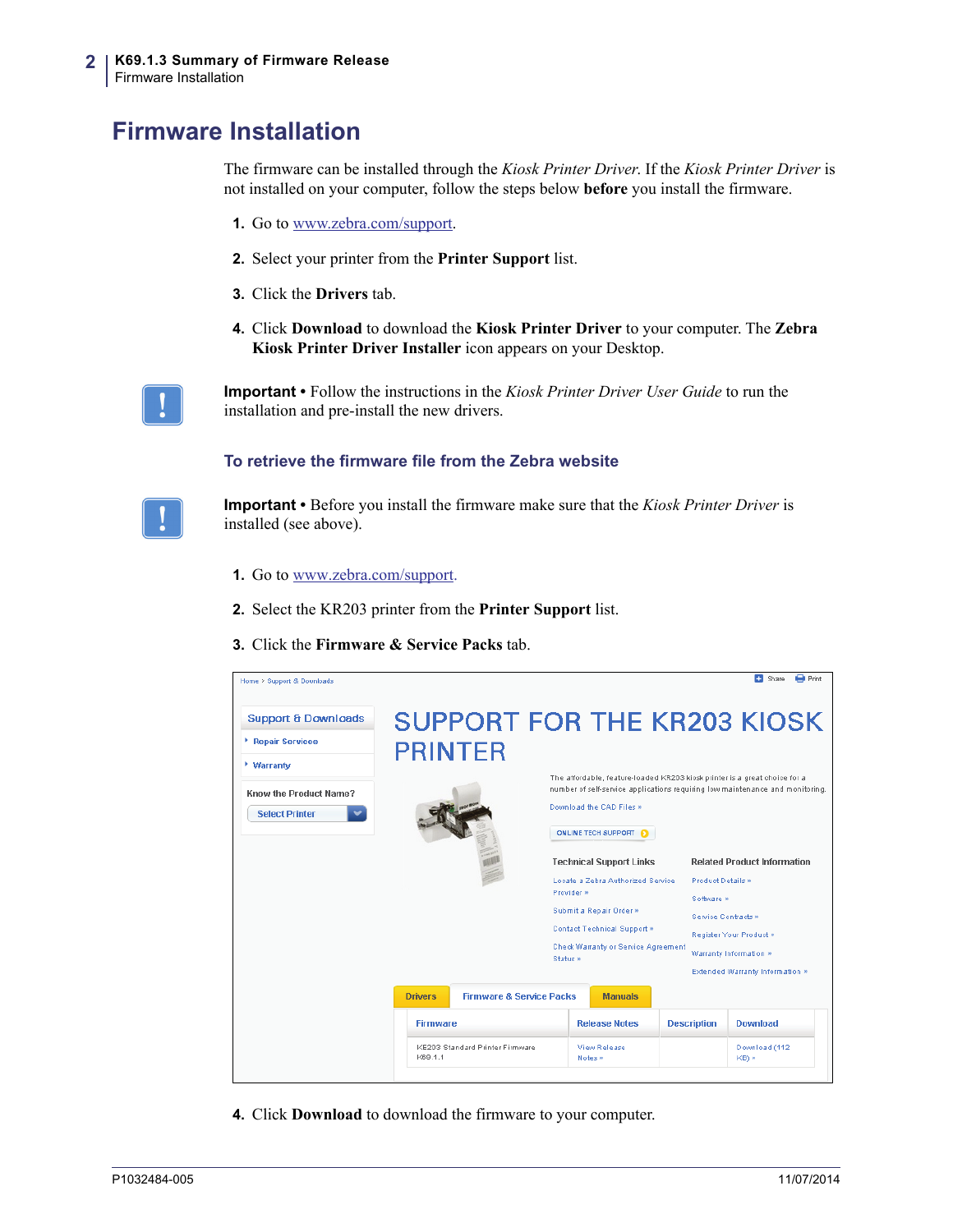Once the *Kiosk Printer Driver* is installed on your computer, follow the appropriate procedure below to install the firmware.

### **To install the firmware using Windows XP**

- **1.** Click the **Start** menu, click **Settings**, and then click **Printers and Faxes**.
- **2.** Right-click the printer and select **Properties**.

### **To install the firmware using Windows 7**

- **1.** Click the **Start** icon, and then click **Devices and Printers**.
- **2.** Right-click the printer icon, and select **Printer properties.**
- **3.** Click the **Tools** tab.
- **4.** Click **Update Firmware**. The **KR203 Firmware Download** dialog appears.
- **5.** Select **Zebra KR203** from the list.
- **6.** Click **Select Firmware**.
- **7.** Browse to the location where you saved the firmware file, select the bin file, and then click **Open**.
- **8.** Click **Download Firmware**.

A dialog box appears asking if you are sure that you want to download the firmware.

- **9.** Click **Yes**.
- **10.** View the progress. When **Load firmware successful** appears, the firmware upgrade is complete. The firmware upgrade takes about 30 seconds.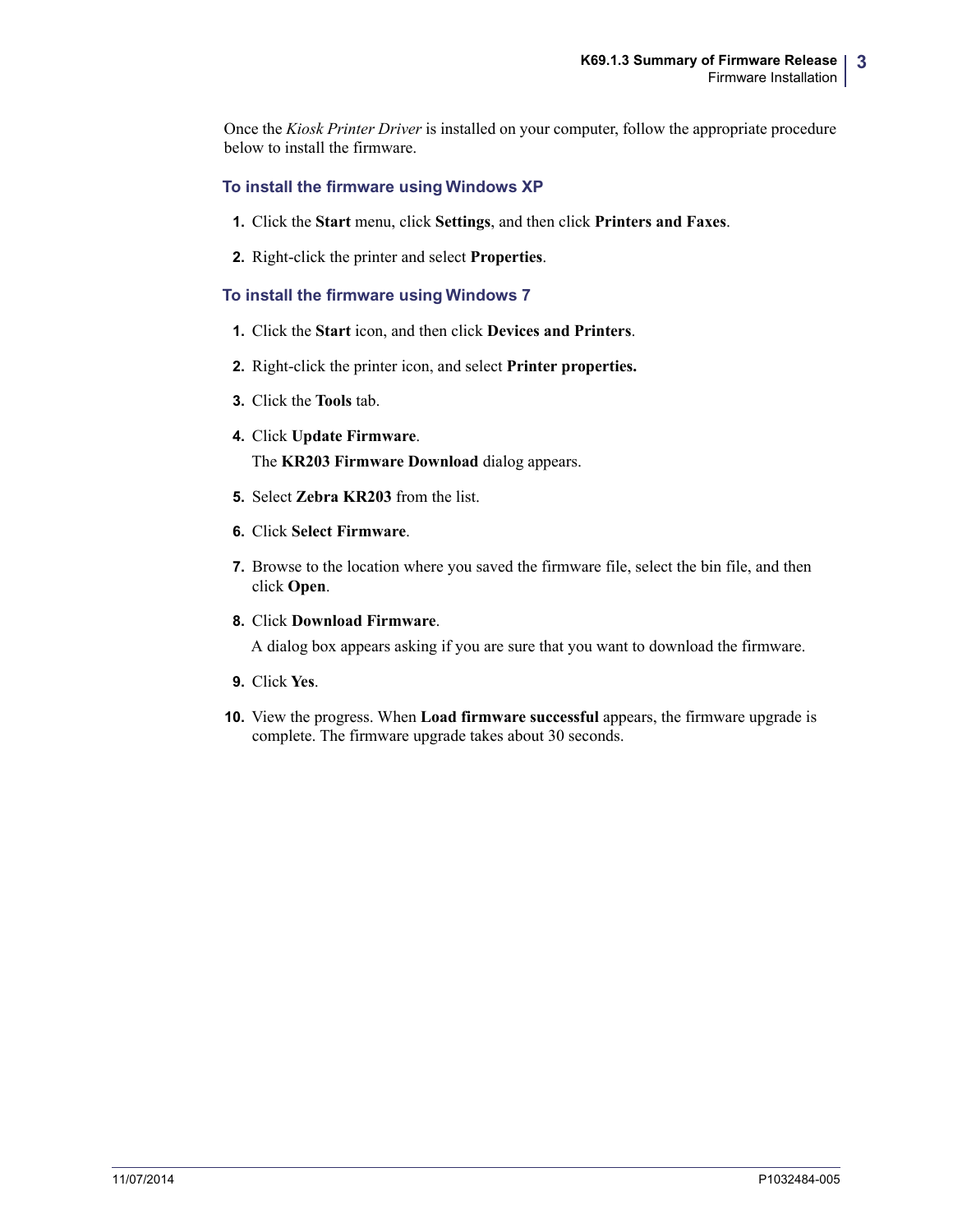| <b>W</b> KR203 Firmware Download<br>Select Printer<br>Zebra KR203 | $\vert x \vert$<br><b>USB001</b>                                                                                                                                                                                                                                        |
|-------------------------------------------------------------------|-------------------------------------------------------------------------------------------------------------------------------------------------------------------------------------------------------------------------------------------------------------------------|
| Select Firmware                                                   | D:\My Documents\KR203\Firmware\K69_1_2.bin                                                                                                                                                                                                                              |
| Download info                                                     |                                                                                                                                                                                                                                                                         |
| Download Firmware                                                 | Zebra KR203<br>opened<br>Bi-Di on<br>Printer closed<br>Zebra KR203<br>opened<br>D:\My Documents\KR203\Firmware\K69_1_2.bin<br>Load firmware successful<br>Tag String<br>KR202, KR203<br>Tag Data<br><b>APP</b><br>xml version="1.0" encoding="UTF-8" standalone="yes" ? |
| Information:                                                      | Select a printer and a Firmware file then press Download Firmware<br>OK                                                                                                                                                                                                 |

#### **11.** Click **OK**.

After the new firmware downloads, a driver PNP (Plug and Play) event occurs.

- **12.** Click **Continue Installation** if prompted. The printer will now be connected to a different printer instance.
- **13.** Close the **Printer Properties** dialog.

#### **To install the firmware using Windows 8**

- **1.** Press **Windows**  $+$  **X**.
- **2.** Click **Control Panel**.
- **3.** Click **Devices and Printers**.
- **4.** Right-click the printer icon, and select **Printer properties**.
- **5.** Click the **Tools** tab.
- **6.** Click **Update Firmware**. The **KR203 Firmware Download** dialog appears.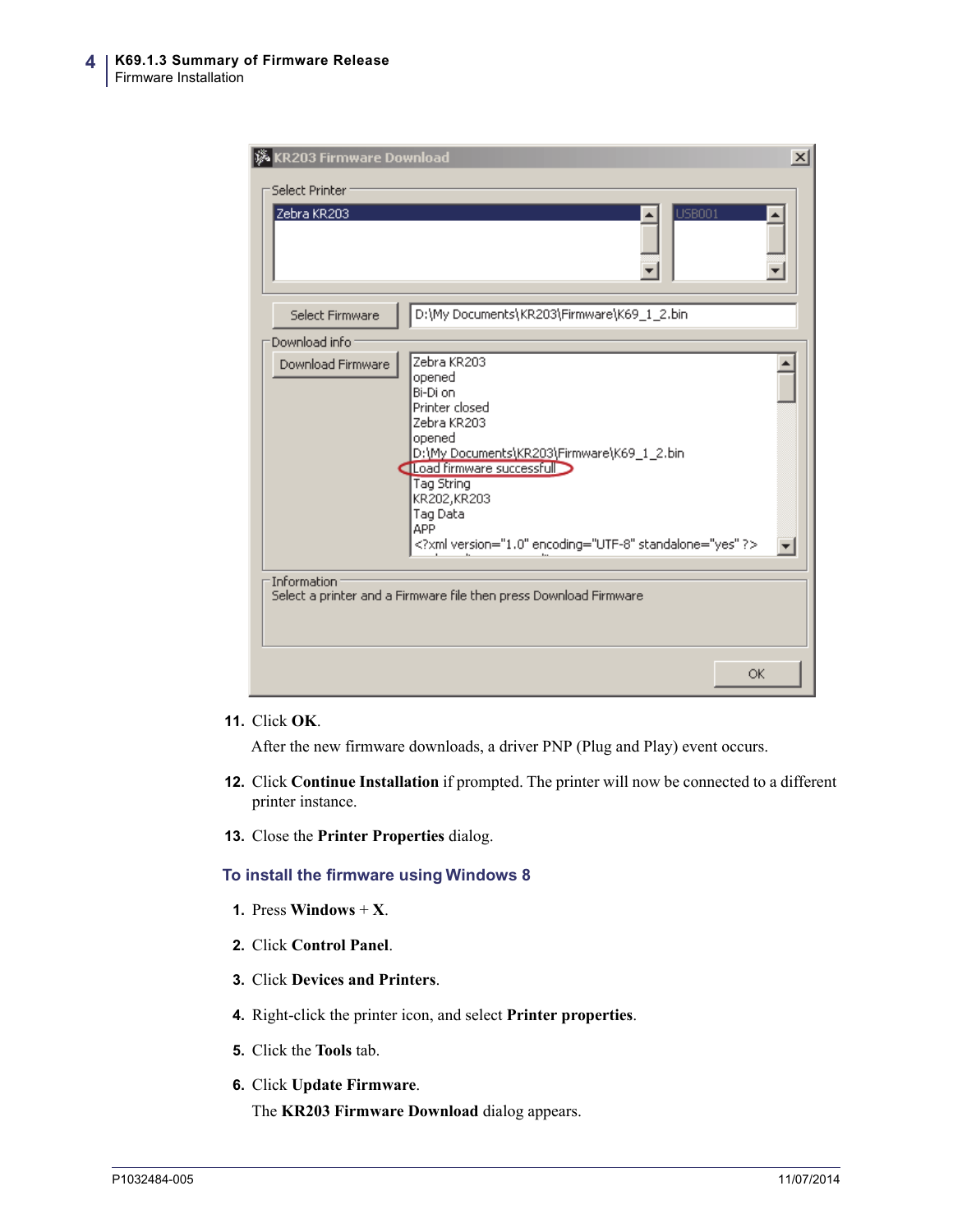**7.** Select **Zebra KR203** from the list.

### **8.** Click **Select Firmware**.

**9.** Browse to the location where you saved the firmware file, select the bin file, and then click **Open**.

#### **10.** Click **Download Firmware**.

A dialog box appears asking if you are sure that you want to download the firmware.

- **11.** Click **Yes**.
- **12.** View the progress. When **Load firmware successful** appears, the firmware upgrade is complete. The firmware upgrade takes about 30 seconds.

| <b>KR203 Firmware Download</b><br>Select Printer<br>Zebra KR203 | $\vert x \vert$<br><b>USB001</b>                                                                                                                                                                                                                                                          |
|-----------------------------------------------------------------|-------------------------------------------------------------------------------------------------------------------------------------------------------------------------------------------------------------------------------------------------------------------------------------------|
| Select Firmware                                                 | D:\My Documents\KR203\Firmware\K69_1_2.bin                                                                                                                                                                                                                                                |
| Download info                                                   |                                                                                                                                                                                                                                                                                           |
| Download Firmware                                               | Zebra KR203<br>opened<br>Bi-Di on<br>Printer closed<br>Zebra KR203<br>opened<br>D:\My Documents\KR203\Firmware\K69_1_2.bin<br>Load firmware successfull<br>Tag String<br>KR202, KR203<br>Tag Data<br><b>APP</b><br>xml version="1.0" encoding="UTF-8" standalone="yes" ?<br>and the state |
| Information                                                     | Select a printer and a Firmware file then press Download Firmware                                                                                                                                                                                                                         |
|                                                                 | OK                                                                                                                                                                                                                                                                                        |

#### **13.** Click **OK**.

After the new firmware downloads, a driver PNP (Plug and Play) event occurs.

- **14.** Click **Continue Installation** if prompted. The printer will now be connected to a different printer instance.
- **15.** Close the **Printer Properties** dialog.